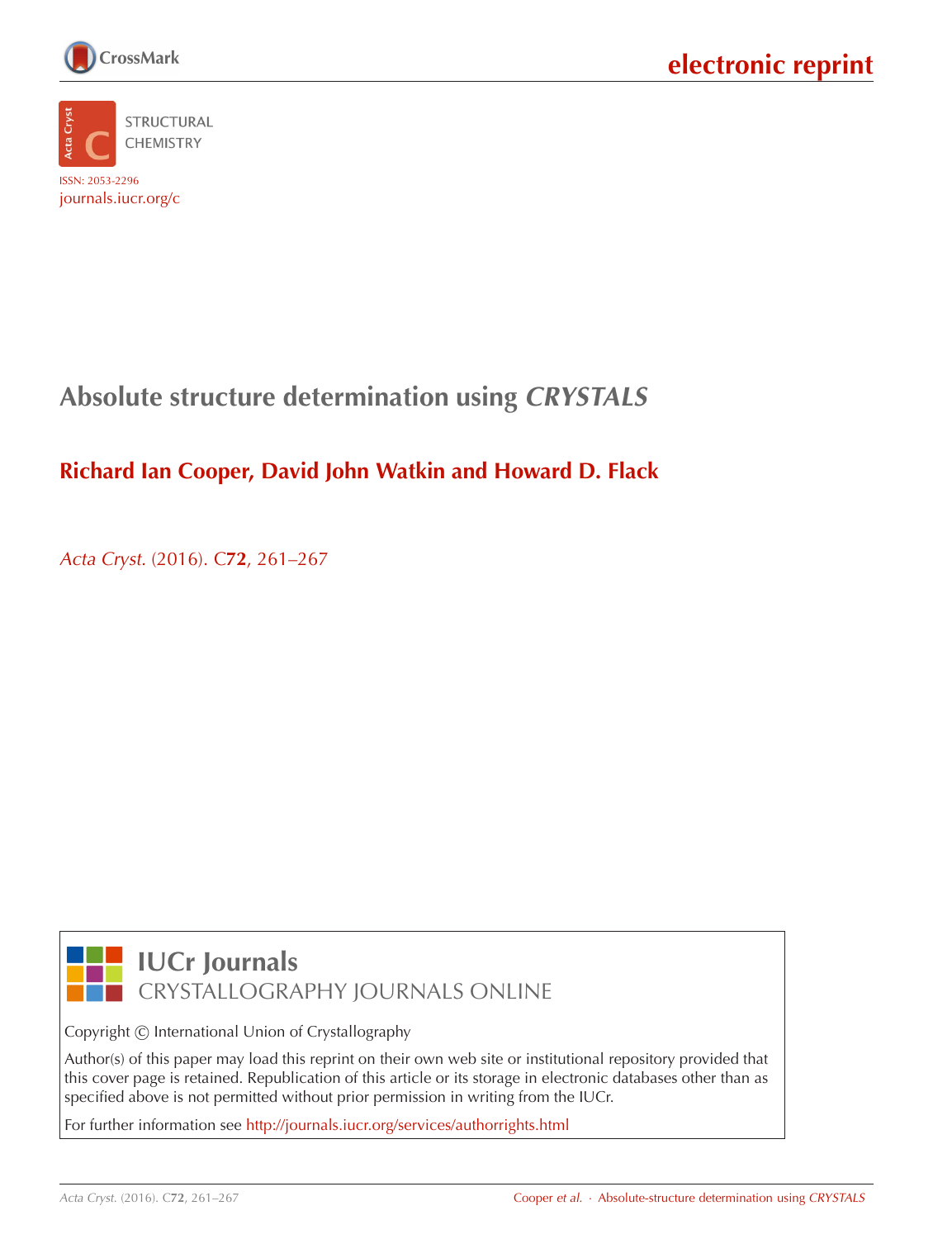

Received 17 December 2015 Accepted 19 February 2016

Edited by C. S. Frampton, Brunel University, England

Keywords: Absolute structure; Flack parameter; least-squares refinement; CRYSTALS.

# Pairs with  $|D_{\text{simple}}|/u(D_{\text{obs}})$  >  $-1($  $D_{\text{sinele}} vs D_{\text{ol}}$  $2A_{\text{sinehe}}$ <sup>US</sup>  $2A$

 $\odot$  2016 International Union of Crystallography

## Absolute structure determination using CRYSTALS

#### Richard Ian Cooper,<sup>a\*</sup> David John Watkin<sup>a</sup> and Howard D. Flack<sup>b</sup>

a Chemical Crystallography Laboratory, University of Oxford, 12 Mansfield Road, Oxford, Oxfordshire OX1 3TA, England, and <sup>b</sup>Chimie minérale, analytique et appliquée, University of Geneva, Geneva, Switzerland. \*Correspondence e-mail: richard.cooper@chem.ox.ac.uk

A study of post-refinement absolute structure determination using previously published data was carried out using the CRYSTALS software package. We show that absolute structure determination may be carried out optimally using the analyses available in CRYSTALS, and that it is not necessary to have the separate procedures *absolute structure determination* and no interest in absolute structure as proposed by Flack [Chimia (2014), 68, 26–30].

#### 1. Introduction

Three elements have combined to make this study of absolute structure determination feasible and significant.

The first element is the CRYSTALS software package (Betteridge et al., 2003). This study relied on its flexible leastsquares refinement procedures associated with its capacity for optimizing and analysing weights. Also of great importance is the capacity of CRYSTALS to present data analysis in visual form. The normal probability plots, the plots of  $D_{obs}$  against  $D_{\text{single}}$ , the histograms of observed values of the Flack (1983) x parameter and the plots for evaluating data coverage and completeness were of particular value. Version 14/Build 5792 of CRYSTALS was used for these analyses; a Windows version is available for download from http://www.xtl.ox.ac.uk/ tag/crystals-release.html.

The second element is a list and analysis of a very varied set of crystal structure determinations of noncentrosymmetric crystal structures (Flack, 2013). All determinations of noncentrosymmetric crystal structures published in Acta Crystallographica Section C in the years 2011 and 2012 were analysed in a recent publication (Flack, 2013). For those structures for which the deposited X-ray diffraction intensity data were suitable, the intensity data were separated into the following three classes: paired  $(hkl$  and  $\overline{hkl}$ ) acentric reflections, unpaired acentric reflections and centric reflections. Moreover plots of  $A_{obs}$  against  $A_{model}$  and  $D_{obs}$  against  $D_{model}$  had been prepared.  $A(hkl)$  and  $D(hkl)$  are, respectively, the average intensity of Friedel opposites hkl and  $\overline{hkl}$ , i.e.  $A = \frac{1}{2} [|F(hkl)|^2 + ...]$  $|F(\overline{hkl})|^2$ , and their difference, *i.e.*  $D = |F(hkl)|^2 - |F(\overline{hkl})|^2$ . Flack (2013) also provided a comparative table of values drawn from these publications which are identified by their Acta Crystallographica Section C co-editor code in the following. This table of values is available at http://dx.doi.org/ 10.1107/S0108270113014789/ln3158sup1.pdf.

The third element is a complete set of recommendations for best procedures for absolute structure determination (Flack, 2014). These recommendations are based on the following works: Bernardinelli & Flack (1985), Le Page et al. (1990), Flack & Bernardinelli (1999, 2000, 2008), Flack (2008, 2013,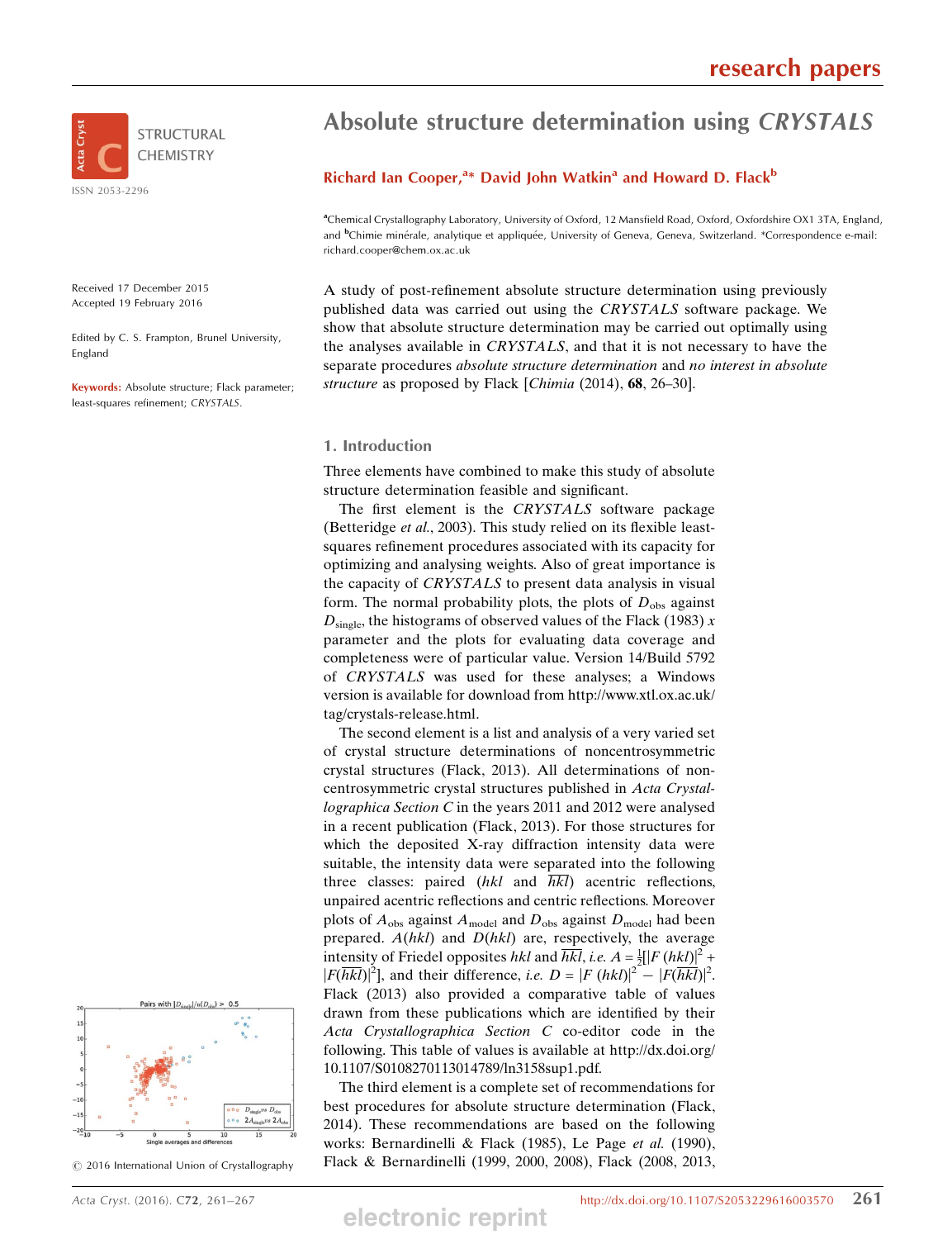2014), Hooft et al. (2008, 2010), Flack et al. (2011), Thompson & Watkin (2011) and Parsons et al. (2012, 2013).

This study is thus an experimental test of the procedures of Flack (2014) using CRYSTALS (Betteridge et al., 2003) on selected data sets from Flack (2013). In this way, it has been possible both to make the rather idealized recommendations of Flack (2014) of practical value for the structure analyst, and to ensure that the procedures implemented in CRYSTALS follow these recommendations. As will be explained in this paper, some minor modifications to the recommendations proved to be necessary and some minor bugs in CRYSTALS were corrected. Furthermore, it has been possible to find an excellent procedure for analysing the effect of selection and weighting of intensity data used in the post-refinement determination of the Flack (1983) parameter, using tools that have been available in *CRYSTALS* for several years.

#### 2. Experimental

#### 2.1. Obtaining unbiased atomic parameters

The first step in the Flack (2014) recommendations seeks atomic parameters (positional coordinates and atomic displacement parameters) unbiased by the effect of resonant scattering. It was first considered that the safest way to achieve this result would be to undertake least-squares refinement on data containing both  $|F_{\text{obs}}|^2$  of the centric reflections and  $A_{\text{obs}}$ of the paired acentric reflections. The data of unpaired acentric reflections are not used in such a procedure. Such data correspond to a crystal twinned by inversion with the two domains present as 50% of the crystal, modelled exactly by a Flack (1983) parameter of  $x = 0.5$ . So, in forming the values of  $A_{\text{obs}}$ , an unweighted average of  $|F_{\text{obs}} (h k l)|^2$  and  $|F_{\text{obs}} (\overline{h k l})|^2$  is taken in order to have intensity data corresponding to a welldefined physical state. The standard options of CRYSTALS do not allow such a refinement. However, from the spreadsheet of each structure made for Flack (2013), it was possible to generate a file containing the required data which was read into CRYSTALS. The structure determinations fg3257, qs3016, bm3104III and eg3071I were treated in this way

Table 1 Values of the Flack (1983) parameter. (Table 1). Least-squares refinements were carried out on each of these data sets, fixing the Flack (1983) parameter at a value of 0.5. Results very similar to those published by the original authors were obtained.

The treatment of the data of ov3013I revealed the limitations of this technique. Least-squares refinement on data as generated above was highly unstable. The cause of this instability was easy to detect. The published data set has 481 paired acentric, 1778 unpaired acentric and three centric reflections for 343 variable parameters. Consequently, the ratio of the number of data to the number of parameters is approximately 1.4 [i.e.  $(481 + 3)/343$ ]. This condition was circumvented by undertaking the least-squares refinement on all data  $[i.e. (2 \times 481) + 1778 + 3$  reflections] and allowing the Flack (1983) parameter to vary from a starting value of 0.5. The refinement became stable and yielded results very similar to those of the authors of ov3013I. The purpose of the variable Flack (1983) parameter is not to determine its value but to ensure that the atomic parameters are unbiased by the effect of resonant scattering. This technique is one of the standard options of CRYSTALS and was used subsequently in the remaining structures which we studied, i.e. wq3001, wq3017, fn3089I, fg3255III and ku3043 (Table 1). Reanalysis of fg3257, qs3016, bm3104III and eg3071I using this method resulted in no significant changes in the value of the Flack parameter or its standard uncertainty.

#### 2.2. Determination of the Flack parameter

Following the recommendations of Flack (2014), one determines the value of the Flack (1983) parameter by making a straight-line fit passing through the origin, to  $D_{obs}$  against  $D_{single}$ . This is often called a post-refinement determination of the Flack (1983) parameter and could be carried out directly in CRYSTALS without the need for any modification of the software. The value of the Flack (1983) parameter calculated according to the techniques described here is labelled 'Post refinement Flack' in the output of CRYSTALS. The appropriate  $D_{obs}$  values are obtained from the paired acentric reflections, implying that the unpaired acentric and the centric

| Each structure is identified by its <i>Acta Crystallographica Section C</i> co-editor code. 'Published' indicates that the value of the Flack (1983) parameter was taken         |  |
|----------------------------------------------------------------------------------------------------------------------------------------------------------------------------------|--|
| from the published paper and 'CRYSTALS' indicates that it was obtained according to the method described in §2.2. 'Filter' gives the chosen value of z in $ D_{\text{single}} /$ |  |
| $u(D_{\text{obs}}) > z.$                                                                                                                                                         |  |

| Structure | Friedif <sub>stat</sub> | Flack (1983) parameter, $x$ |            | Filter, $z$     | Friedel pairs |       | Reference                     |
|-----------|-------------------------|-----------------------------|------------|-----------------|---------------|-------|-------------------------------|
|           |                         |                             | Published  | <b>CRYSTALS</b> |               | Total | Used                          |
| bm3104III | 22                      | $-0.07(18)$                 | $-0.01(4)$ | 0.5             | 1221          | 284   | Frampton <i>et al.</i> (2011) |
| eg3071I   | 101                     | 0.04(3)                     | 0.048(16)  | 0.5             | 3637          | 513   | Wölper et al. (2011)          |
| fg3255III | 113                     | 0.59(6)                     | 0.58(2)    | 0.5             | 2559          | 399   | Ojala <i>et al.</i> $(2012)$  |
| fg $3257$ | 279                     | 0.028(11)                   | 0.028(3)   | 0.5             | 3265          | 2764  | Bojarska et al. (2012)        |
| fn3089I   | 389                     | 0.36(5)                     | 0.38(2)    | 0.5             | 1367          | 425   | Hendsbee et al. (2011)        |
| ku3043    | 1386                    | 0.50(6)                     | 0.500(18)  | 0.5             | 156           | 95    | Cora et al. (2011)            |
| ov3013I   |                         | 6 (3)                       | 5(17)      | 0.0001          | 482           | 399   | Li <i>et al.</i> $(2012)$     |
| qs3016    | 55                      | 0.20(6)                     | 0.20(3)    | 0.5             | 2107          | 310   | Slepokura (2012)              |
| wq3001    | 558                     | 0.00(2)                     | 0.02(2)    | 2.0             | 2089          | 397   | Kefi et al. (2011)            |
| wq3017    | 467                     | 0.402(14)                   | 0.411(6)   | 0.5             | 2530          | 1342  | Zhong & Qian $(2012)$         |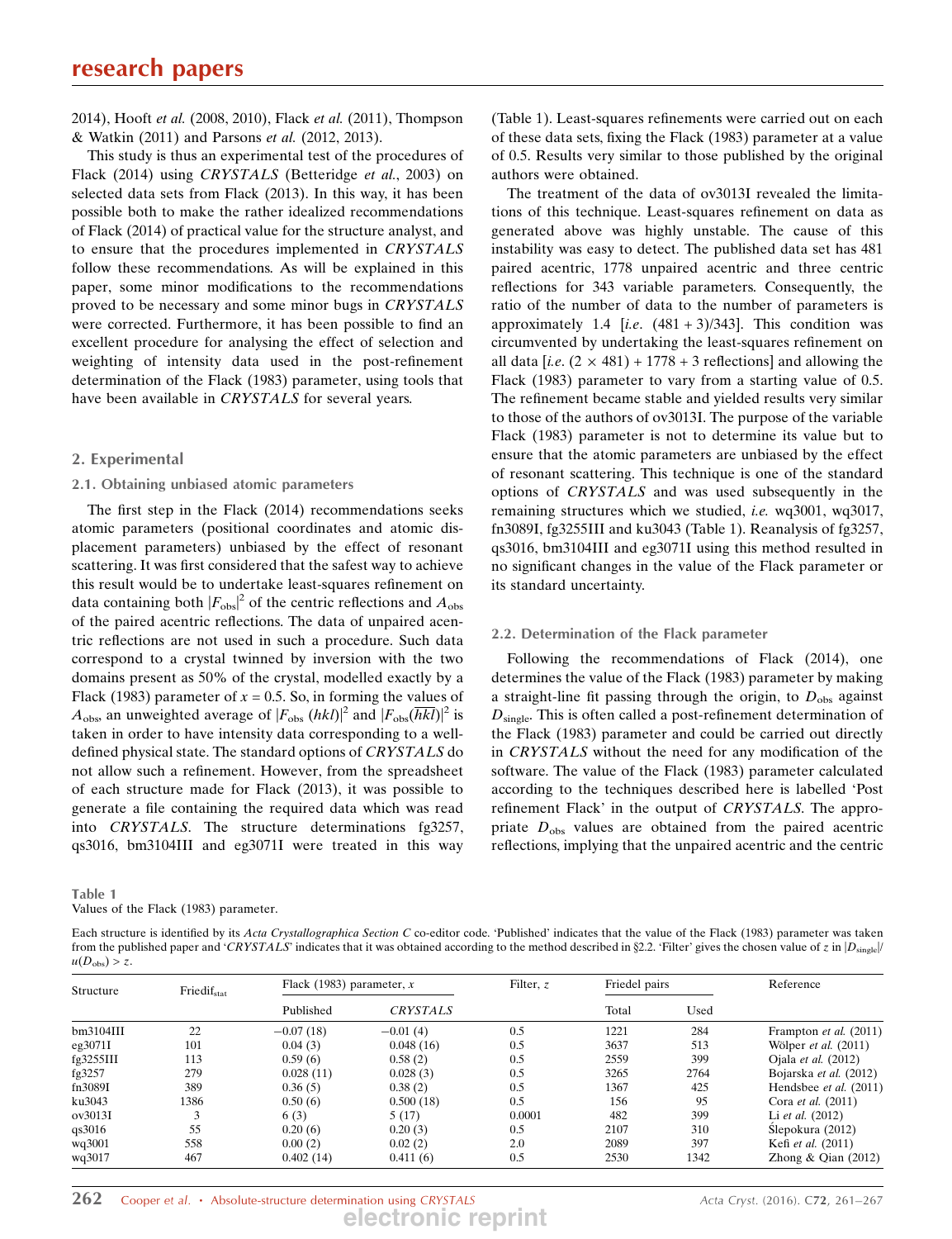

Figure 1

Plots from bm3104III (Table 1), with  $x = -0.01$  (4), showing (a)  $D_{obs}$  against  $D_{single}$  for all data (open red squares), with  $2A_{obs}$  against  $2A_{single}$  (open blue circles) included to show the quality of the fit of the data from the least-squares analysis described in  $\S2.1$ ; (b)  $D_{obs}$  against  $D_{single}$  (open red squares) and  $2A_{obs}$  against  $2A_{single}$  (open blue circles) for data with  $|D_{single}|/u(D_{obs}) > 0.5$ ; (c) a histogram of the individual observed Flack (1983) x parameters for all data (the extreme histogram bins at  $-6$  and  $+6$  contain all data points for  $x < -6.0$  or  $x > 6.0$ , respectively); (d) like part (c), but for data with  $|D_{single}|/2$  $u(D_{\text{obs}}) > 0.5$ .

reflections are not used in this calculation.  $D_{single}$  is a model value for a single crystal (*i.e.* untwinned by inversion) using the atomic parameters determined as described in  $\S 2.1$ . The slope of the straight-line fit to  $D_{obs}$  against  $D_{single}$  is equal to  $1 - 2x$ , where x is the Flack (1983) parameter. So a slope of 1 corresponds to  $x = 0$ , a slope of  $-1$  to  $x = 1$  and a slope of zero to  $x = \frac{1}{2}$ . An absolute value of the slope greater than one does not have a physical interpretation. Two aspects of the calculation required experimentation. The first concerns the selection and rejection of data points and the second is the choice of weights.

2.2.1. Selection of data. It is necessary to recall that  $D_{obs}$ values are always contaminated by random uncertainty and systematic error (Flack, 2014). For a good data set, the  $D_{obs}$ against  $D_{single}$  plot displays a scatter of points around a straight line passing through the origin. Data points whose  $D_{obs}$  values are dominated by random uncertainty and systematic error are distributed around the straight line  $D_{single} = 0$ , the value of  $|D_{\text{obs}}|$  often being much larger than the value of  $|D_{\text{single}}|$ . The resonant scattering signal in such data points is obscured by the experimental errors. As a result of these considerations, data were included in the post-refinement determination of the Flack (1983) parameter by using the criterion  $|D_{single}|/$  $u(D_{obs}) > z$ , where in *CRYSTALS* the value z can be set in the 'Absolute Structure Analysis' tool in the box labelled 'Filter(1)'. A value of  $z = 0.0001$  includes almost all the data whereas  $z = 0.5$  includes only the most significant. In the days of serial diffractometers, Le Page et al. (1990) used the value of  $|D_{single}|/u(D_{obs})$  as a criterion for the choice of those reflections most sensitive to the effects of resonant scattering.

2.2.2. Weighting scheme. Two systems of weights were the subject of study.

(i) The standard uncertainty  $u$  of  $D_{obs}$ , derived from the diffraction experiment and associated data reduction, was used to calculate weights as  $w(hkl) = 1/u^2[D_{obs}(hkl)]$ . If the errors in  $D<sub>obs</sub>$  are random and adequately represented by  $u(D<sub>obs</sub>)$ , it is to be expected that this choice of weights would prove to be satisfactory.

(ii) The optimized weights of  $\S2.1$  for the refinement of atomic parameters were used for the determination of the Flack (1983) parameter. It was hardly expected that such weights would be satisfactory. The mean properties of  $A(hkl)$ (or  $|F(hkl)|^2$ ) and  $D(hkl)$  are quite different from one another as a function of sin  $(\theta)/\lambda$  or other parameters. Moreover, their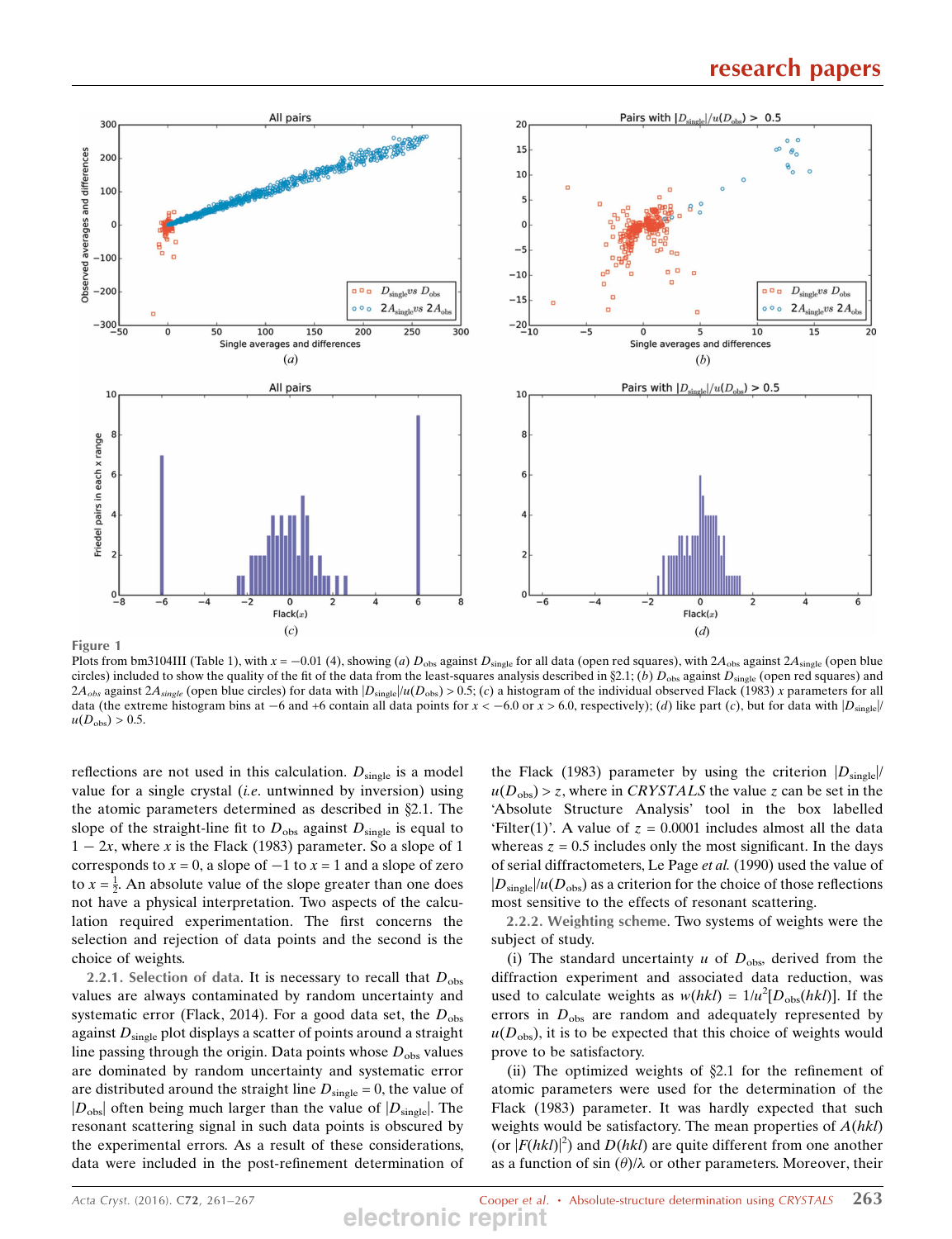

Plots from wq3001 (Table 1), with  $x = 0.02$  (2), showing (a)  $D_{obs}$  against  $D_{single}$  for all data; (b)  $D_{obs}$  against  $D_{single}$  for data with  $|D_{single}|/u(D_{obs}) > 2.0$ ; (c) a histogram of the individual observed Flack (1983) x parameters for all data; (d) like part (c), but for data with  $|D_{\text{sine}}|/u(D_{\text{obs}}) > 2.0$ .

dependence on atomic parameters and the Flack (1983) parameter are also strikingly different.

In CRYSTALS, there is a checkbox option to choose either the counting statistical weights,  $1/u^2$ <sub>obs</sub>, or the weights as determined and applied in the main least-squares refinement.

2.2.3. Results and evaluation. Plots from bm3104III, with  $x = -0.01$  (4), are shown in Fig. 1. The data is of high quality and completeness, was measured at low temperature with Cu  $K\alpha$  radiation, the heaviest element in the material is oxygen and it has a Friedif<sub>stat</sub> value of 22. Fig. 1(*a*) shows a plot of  $D_{obs}$ against  $D_{single}$  for all data. The  $D_{obs}$  values are distributed about the vertical line  $D_{single} = 0$ , a clear indication that many  $D<sub>obs</sub>$  values are contaminated by random uncertainty and systematic errors. Fig.  $1(b)$  shows a plot from the same data selecting those data points for which  $|D_{single}|/u(D_{obs}) > 0.5$ . Although there is a wide scatter of points, it is evident that they follow a straight line of approximately unit slope passing through the origin, in agreement with the value of the Flack (1983) parameter found by a least-squares fit. Fig.  $1(c)$  shows a histogram of individual observed Flack (1983)  $x$  parameters for all data.  $x_{obs}(hkl)$  (see Watkin, 2016) is defined as  $x_{\text{obs}}(hkl) = \frac{1}{2}[1 - D_{\text{obs}}(hkl)/D_{\text{single}}(hkl)]$ . The histograms peak close to the value of the Flack (1983) parameter obtained by a least-squares fit of  $D_{obs}$  to  $D_{single}$ . A notable feature of the histogram is the high frequency of  $x_{obs}$  values with  $|x_{obs}| > 5$ . Upon applying the criterion  $|D_{single}|/u(D_{obs}) > 0.5$ , as shown in Fig. 1(d), the extreme values with  $|x_{\text{obs}}| > 5$  are eliminated, demonstrating that they arise from data points with large  $|D_{\text{obs}}|$  and small  $|D_{\text{single}}|$  values.

Plots from wq3001, with  $x = 0.02$  (2), are shown in Fig. 2. The data is of high quality and completeness, was measured at low temperature with Mo  $K\alpha$  radiation, the heaviest element in the material is zinc and it has a Friedi $f_{\text{stat}}$  value of 558. Figs.  $2(a)$ ,  $2(b)$ ,  $2(c)$  and  $2(d)$  are similar to Figs.  $1(a)$ ,  $1(b)$ ,  $1(c)$ and  $1(d)$ , respectively. In the plot shown in Fig. 2(*a*) of  $D_{obs}$ against  $D_{\text{single}}$  for all data (2089 Friedel pairs), it is evident that there are two classes of data points: (i) those distributed about  $D_{\text{single}} = 0$  and (ii) those distributed about a straight line passing through the origin of approximately unit slope. Applying the criterion  $|D_{single}|/u(D_{obs}) > 2.0$  results in Fig. 2(*b*) (for 397 Friedel pairs), in which the noise along the  $D_{obs}$  axis is largely eliminated, leaving the straight line of data points of unit slope. Fig.  $2(c)$  shows the histogram of  $x_{obs}$  values. As for bm3104III, there are a large number of  $x_{obs}$  values with  $|x| > 3$ which are eliminated on applying the criterion  $|D_{single}|/$  $u(D_{\text{obs}}) > 2.0$ .

Plots from fg3255III, with  $x = 0.58$  (2), are shown in Fig. 3. The data is of high quality and completeness, was measured at low temperature with Mo  $K\alpha$  radiation, the heaviest element in the material is chlorine and it has a Friedi $f_{\text{stat}}$  value of 113.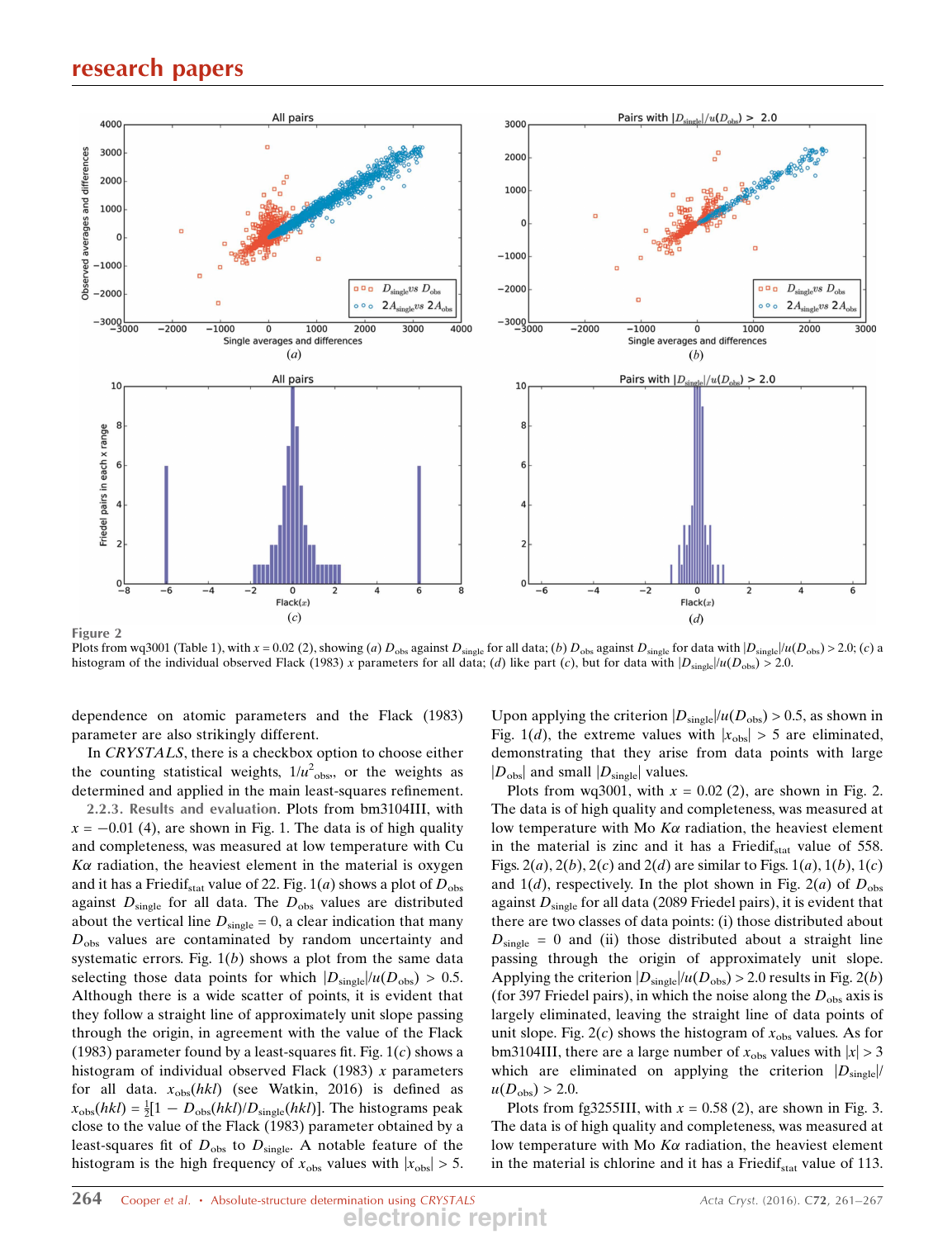

Plots from fg3255III (Table 1), with x = 0.58 (2), showing (a)  $D_{obs}$  against  $D_{single}$  for all data; (b)  $D_{obs}$  against  $D_{single}$  for data with  $|D_{single}|/u(D_{obs}) > 0.5$ ; (c) a histogram of the individual observed Flack (1983) x parameters for all data; (d) like part (c), but for data with  $|D_{\text{single}}|/u(D_{\text{obs}}) > 0.5$ .

Figs. 3(*a*), 3(*b*), 3(*c*) and 3(*d*) are similar to Figs. 1(*a*), 1(*b*), 1(*c*) and 1(d), respectively. In the plot shown in Fig. 3(a) of  $D_{\text{obs}}$ against  $D_{single}$  for all data, the data points cluster around the origin with no apparent straight-line dependence. Applying the criterion  $|D_{single}|/u(D_{obs}) > 0.5$  results in Fig. 3(*b*) showing clearly the straight line of data points passing through the origin of slightly negative slope. The  $x_{obs}$  histogram in Fig. 3(c) shows that the highest frequency of  $x_{obs}$  values occur near  $x =$ 0.5 and again there is a high frequency of  $x_{obs}$  values with  $|x| >$ 7. The latter are eliminated when the criterion  $|D_{single}|/$  $u(D_{\text{obs}}) > 0.5$  is applied.

It is very clear from a study of Figs. 1, 2 and 3 that the criterion  $|D_{single}|/u(D_{obs}) > z$  is a very powerful and useful tool for the selection and analysis of data for the determination of absolute structure. The value of  $z$  has to be chosen from a study of plots of the types presented in the figures. In CRYSTALS, the value of  $z$  may be set by the user. If the default value fails to yield sufficient reflections for the analysis, CRYSTALS suggests an alternative value.

Normal probability plots of  $w^{\frac{1}{2}}[D_{\text{obs}} - (1 - 2x)D_{\text{single}}]$  from fn3089I, with  $x = 0.38$  (2), are shown in Fig. 4. The data is of high quality and completeness, was measured at low temperature with Mo  $K\alpha$  radiation, the heaviest element in the material is iron and it has a Friedif<sub>stat</sub> value of 389. Figs.  $4(a)$ and  $4(b)$  show the normal probability plots for two different weighting schemes. In Fig.  $4(a)$ , the weighting scheme is that based on the experimental standard uncertainties of the  $D_{obs}$ values, *i.e.*  $u(D_{obs})$ . In Fig. 4(b), the optimized weighting scheme is that used in the least-squares refinement of atomic parameters described in §2.1. The normal probability plot shows how closely the weighted errors follow a Gaussian distribution and deviations from a straight line with unit gradient highlight deviations from the expected distribution of errors. Fig.  $4(b)$  shows that the weights used for least-squares refinement of all the parameters in the structure against all data are not appropriate for the post-refinement determination of the Flack parameter as they give rise to an error distribution which is too narrow, and hence a normal probability plot slope of approximately 0.5. Underestimation of weights arises from overestimation of the standard uncertainties associated with each observation. The normal crystallographic practice of augmenting standard uncertainties using a function of  $|F|$  and  $|F|^2$  in order to account for systematic error in the standard crystallographic model, or underestimated  $u(|F|^2)$  from an instrument, is not necessary in this case.

Referring to Table 1, one sees that in all cases but one (ov3013I), the standard uncertainty of the Flack (1983) parameter derived by the methods of  $\S 2.2$  is, on average, a factor of 3.5 smaller than the value quoted by the original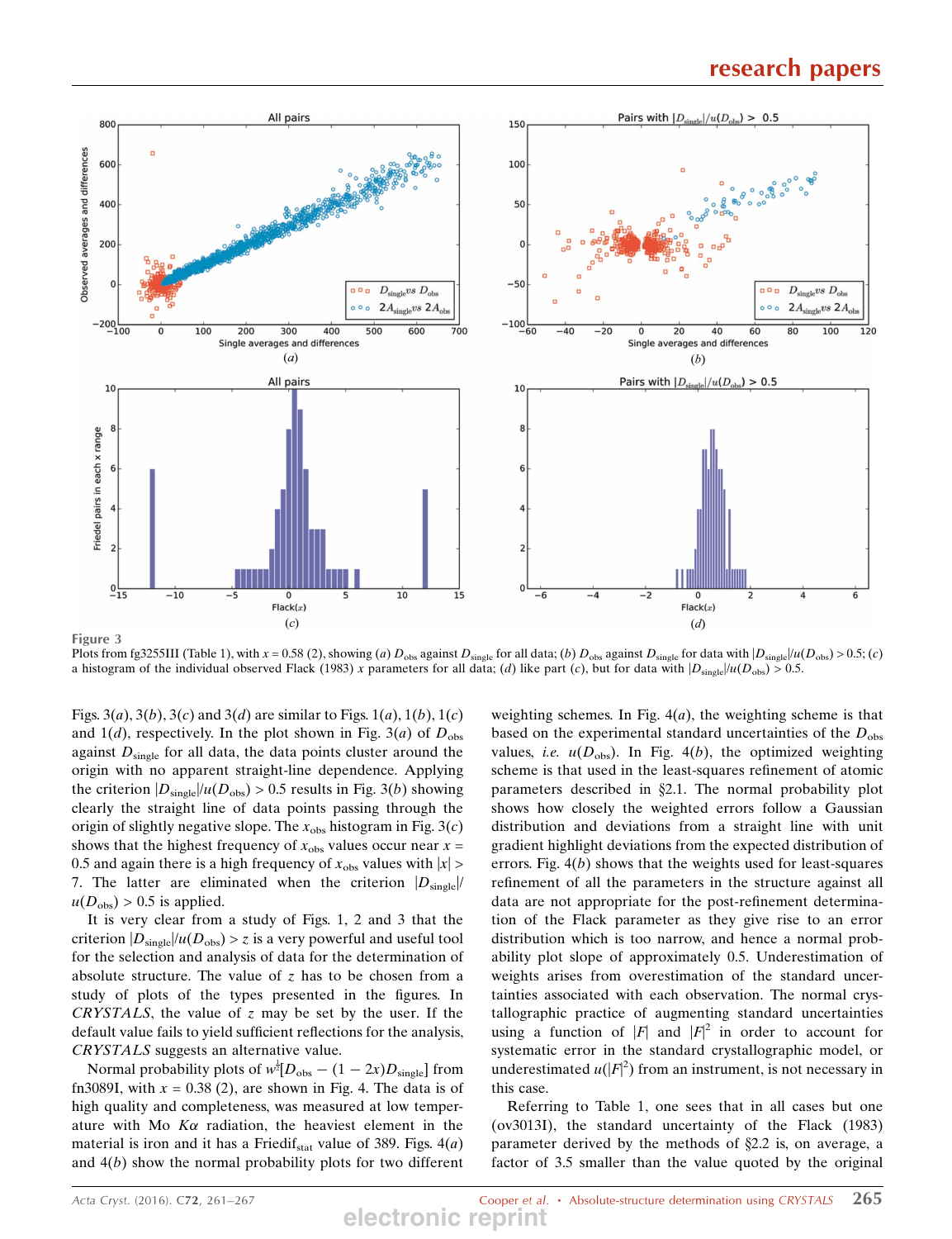

Figure 4

Normal probability plots of  $w^{\frac{1}{2}}[D_{\text{obs}} - (1 - 2x)D_{\text{single}}]$  from fn3089I (Table 1), with  $x = 0.38$  (2). In part (*a*), the weighting scheme is that based on the experimental standard uncertainties of the  $D_{obs}$  values, *i.e.*  $u(D_{obs})$ , and in part  $(b)$ , the weighting scheme is the optimized one used in the least-squares refinement of the atomic parameters described in §2.1.



Histogram of all  $x_{obs}$  for ov3013I (Table 1), with  $x = 5$  (17). The extreme histogram bins at  $-30$  and  $+30$  contain all data points for  $x \le -30.0$  or  $x \ge$ 30.0, respectively.

authors (minimum and maximum values are 1.9 and 8.0, respectively). The value of the Flack (1983) parameter itself changes little between the two methods of determination. The only data set for which the standard uncertainty of the Flack (1983) parameter determined by the procedures described in x2.2 is larger than that found by the authors of the publication is ov3013I, *i.e.* the value of x is  $6(3)$  in ov3013I and  $5(17)$  in this work. A study of the histogram of all  $x_{obs}$  values in Fig. 5 helps to show how such a situation can arise. The histogram has the usual high frequency of  $x_{obs}$  values for  $|x| > 28$ ; however, no frequency peak is visible in the centre part of the histogram for  $|x|$  < 28. There is no preferred value of x and a very large standard uncertainty on  $x$  is a reasonable result in this case.

#### 3. Concluding remarks

The results of this study are clear. Absolute structure determination may be carried out under the very best conditions in CRYSTALS using a variety of complementary tools for the analysis and selection of data. The tools permit visualization of the agreement between  $D_{obs}$  and  $D_{single}$ , and analysing the spread of  $x_{obs}$  values ensures the validity of the calculation. Moreover, it is not necessary to have the separate procedures absolute-structure determination and no interest in absolute structure as proposed in (Flack, 2014). One proceeds as follows:

(i) Using the complete set of diffraction intensities, merged and averaged in the point group of the space group, leastsquares refinement is undertaken varying all general and atomic parameters defining the crystal structure. Initially, the Flack parameter can arbitrarily be set to zero. If, once the atomic model has stabilized, analysis of  $D_{obs}$  and  $D_{single}$  give a strong indication that the absolute structure of the major (or only) constituent of the sample is incorrect, the model should be inverted. If the analysis is ambiguous, the Flack (1983) parameter should be refined from a starting value of 0.5 simultaneously with the other parameters to ensure that the values of the atomic parameters (coordinates and atomic displacement parameters) are unbiased by the effect of resonant scattering. The least-squares weights may be adjusted to improve the fit, paying attention to obtain a uniform distribution of weighted residuals as functions of  $sin(\theta)/\lambda$  and  $|F|^2$ . Plots of  $|F_{\text{obs}}|^2$  against  $|F_{\text{calc}}|^2$  and normal probability plots of  $\frac{1}{2} \left| F_{\text{obs}} \right|^2 - \left| F_{\text{calc}} \right|^2 \right|$  allow the outliers to be identified and the validity of the weights and standard uncertainties to be evaluated. The result of this part of the procedure is a set of unbiased atomic parameters with as small and realistic standard uncertainties as allowed by the data.

(ii) In the post-refinement step, the most reliable values of the Flack (1983) parameter and its standard uncertainty are calculated. For this purpose, only paired (hkl and  $\overline{hkl}$ ) acentric reflections are used and values of  $D_{obs}$  and  $D_{single}$  are calculated.  $D_{obs}$  comes directly from the observed intensities, whereas  $D_{\text{single}}$  is a calculated value for a single crystal (*i.e.* untwinned by inversion) of the model obtained in stage (i). The value of the Flack (1983) parameter is obtained from a least-squares fit of a straight line passing through the origin,